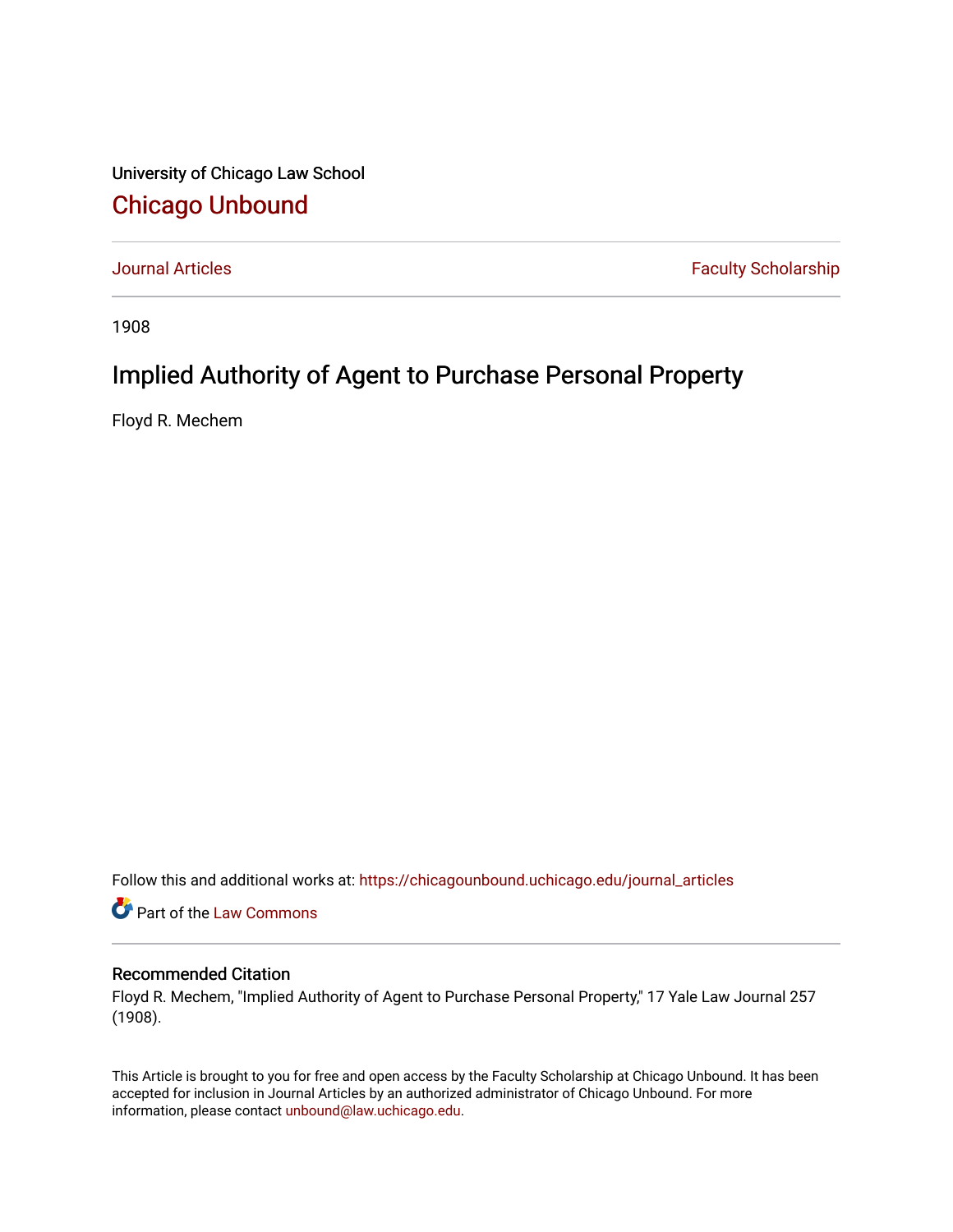# IMPLIED AUTHORITY OF **AGENT** TO **PURCHASE PERSONAL** PROPERTY.\*

Sec. I. WHEN AUTHORITY EXISTS.-As in the case of an agency to sell, an authority to purchase personal property need not be conferred in any particular manner. Where it is expressly conferred there is, of course, ordinarily very little room for doubt. The question here is rather, whether any, and if so, what power to buy personal property is properly to be deduced from the words and conduct **of** the parties, or from a conceded power to do some other act. Where the principal has authorized an agent to do an act for the doing of which the purchase of personal property is practically essential, or has put him in a situation in which a power to buy it is usually exercised, or has in any wise held him out as possessing such a power, the principal will be bound by purchases made within the apparent scope of the authority from sellers in ignorance of any limitations upon it.<sup>1</sup> Thus the manager of a store, the superintendent of a railway or a mine, or the foreman of a farm may have the power to buy stock or supplies as a usual or necessary incident of the business in his charge.<sup>2</sup>

\*Adapted from a forthcoming new edition of the writer's treatise on Agency. **[ED.]**

**I.** But where defendant's general agent, after being instructed not to add to defendant's stock by purchasing more goods, agreed with plaintiffs, who had knowledge of such instructions, to purchase a quantity of goods from them for defendants, and surreptitiously put them among the stock and sell them, and procure payment from defendants, as he might be able to do without their knowledge, and the goods were so furnished and sold, the proceeds going to defendant, it was *held* that plaintiffs cannot sue for goods sold and delivered, as there was no valid sale: *Schutz v. Jordan,* **I41** U. **S.** 213, **1I** Sup. Ct. 9o6.

2. A superintendent of a mine has the right to purchase necessary supplies and materials for the usual working of the mine without express authority: *Stuart v. Adams,* 89 Cal. 367, 26 Pac. **970;** *Jones v. Clark,* 42 Cal. xSo. Or to buy provisions for a boarding house .necessary to be maintained for the boarding of the miners; *Heald v. Hendy,* 89 Cal. **632, 27** Pac. 67. So the manager of waterworks may buy a necessary pump: *Goss v. Helbing, 77* Cal. i9o, **19** Pac. **277.** So of a quarry: *Dorsey v. Pike, io* N. Y. Supp. 268. Manager of a farm may buy fertilizers: *Jeffords v. Alvord,* **15I** Mass. 94, **23** N. E. 734.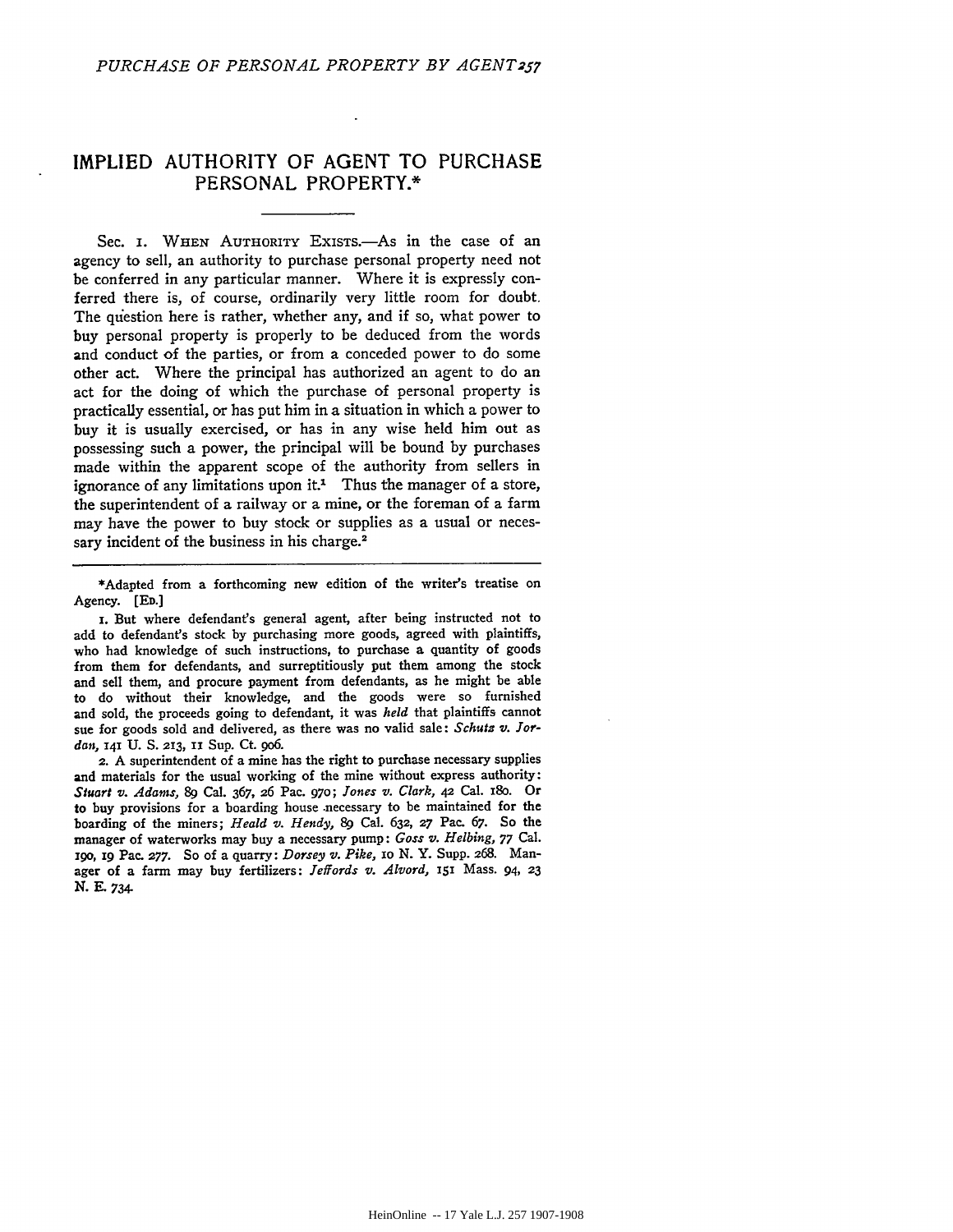Sec. 2. SAME SUBJECT.-As has been pointed out, moreover, it is not essential that there should be express authority. It is sufficient that there has been a course of dealing or a line of conduct from which the authority can reasonably be inferred.<sup>3</sup> An open and notorious exercise of the power without objection, the receipt and payment for goods purchased by the alleged agent, the turning over to the alleged agent of a business and permitting him to conduct it as the business of the principal—these are but a few of the many illustrations of the cases in which it has been held that the power to purchase may reasonably be inferred.4

An agent placed in charge of a lumber yard, and who has, for over a year, bought supplies for it with the knowledge and acquiescence of the principal, will be presumed to have authority to purchase further supplies of the same sort: *Witcher v. Gibson,* **I5** Colo. App. 163, 6i Pac. 292.

Defendant and one C. were joint owners of a farm, and one H., who resided thereon, had immediate charge of their interests. C., who had general supervision of the property sold his interest to defendant, but continued to exercise general supervision as before, and H. remained in possession. A few months after the sale, C. and H., the latter being acknowledged agent of defendant, purchased feed from plaintiff which was hauled away by H. and fed to defendant's stock on the farm. *Held,* sufficient to sustain a finding that C. was defendant's agent in making the purchase: *Gregg v. Berkshire,* io Kan. App. 579, 62 Pac. 55o.

Where the owner of a warehouse placed an agent in charge of it and the agent held himself out as having general control of the principal's business at that place, of which fact the principal had knowledge, the agent had implied authority to contract for the purchase of certain grain placed in the warehouse: *Nash v. Classon,* **55** Ill. **App.** 356.

*3. Wilson v. Wyandance Spring Imp. Co.,* 4 N. Y. Misc. 6o5, 24 N. Y. Supp. 557; *Lamb v. Hirschberg,* **i** N. Y. Misc. io8.

4. Where W., who was employed as general engineer of a road to be constructed by defendant company, was, for several months, openly and notoriously purchasing supplies, employing men, and letting contracts for defendant, and defendant's officers knew of his actions, and paid for a portion of the supplies on W's representation that he could obtain no more until they were paid for, defendant is liable for such supplies: *Hirschmann v. Iron Range and H. B. R. Co.,* 97 Mich. 384, **56** N. W. 842. Where a person purchases a stock of goods at a sheriff's sale, and permits the former owner to continue the business in the name of himself as agent, and the agent, with his principal's knowledge, secures goods on the faith of the latter's credit, the principal is liable for their price: *McKinney v. Stephens, I7* Pa. Super. Ct. **125.**

Where an agent had been acting for his principal in a locality for several months, buying cattle, and drafts drawn by him in payment thereof were honored aid paid by his principal, and he had the apparent authority of a general agent, his act in purchasing cattle to be consigned to his principal, and giving a draft on him to one who had no knowledge of his limited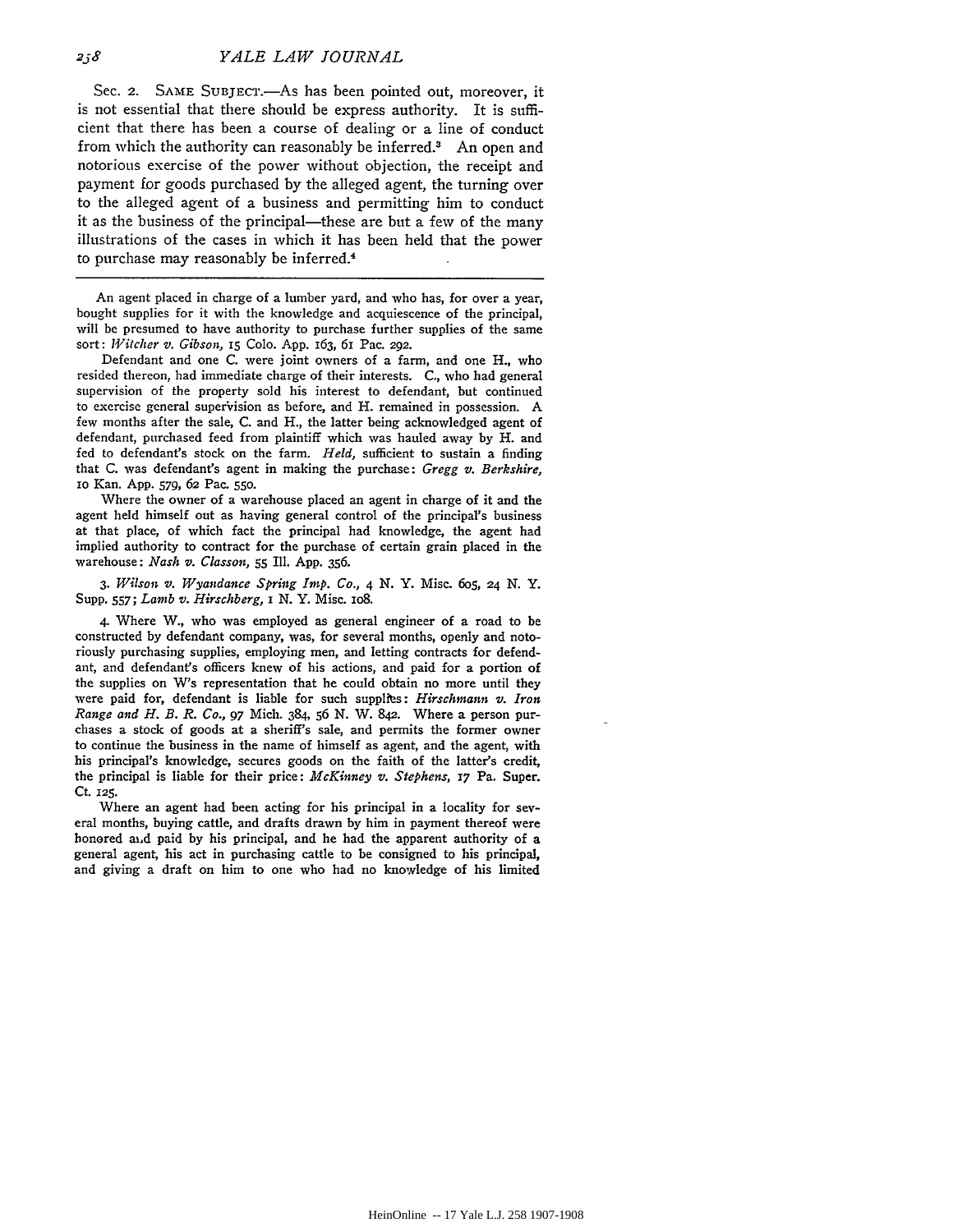Sec. 3. SAME SUBJECT.—It cannot be too strongly emphasized, however, that the conduct or relation from which the inference is sought to be deduced must be such as fairly and reasonably to warrant the inference of authority to buy; because it is clear that one may be authorized to sell, but not to buy, or to care for, manage, or control, but not to purchase.<sup>5</sup> And where the authority to purchase is inferred, its operation must be confined to the purchase of goods for the principal's benefit and on his account and be limited to those reasonably adapted to or customarily used in a business, or under circumstances, of the kind in question.<sup>6</sup>

Sec. 4. POWERS AND LIMITATIONS INCIDENT TO POWER TO PUR-CHASE.-Having thus seen something concerning the existence of

authority, will bind the principal: *Greer v. First Nat. Bank,* (Tex. Civ. App.), 47 **S.** W. **1045.**

B., the owner of a store, turned the business over to G., who was to run it in the interest of B., at a definite wage, which was to be determined by the success or failure of the enterprise, conducted under a new name. *Held,* that the business remained B's., who was liable for debts incurred in the purchase of goods, unless he relieved himself by definite notice to the persons with whom the store commonly dealt, or such information was brought home to the vendors of the goods in such a way as to render it inequitable to hold B. therefor: *Bice v. Hover*, 2 Colo. App. 172, 29 Pac. 1042. See also, *Mahoney v. Butte Hardware Co.,* **19** Mont. 377, 48 Pac. 545; *C.* **&** *C. Electric Motor Co. v. Frisbie,* 66 Conn. 67, 33 AtI. 6o4.

**5.** The relation of master and coachman does not clothe the latter with ostensible authority to pledge his master's credit for feed supplied for his horses: *Wright v. Glyn,* [1902] **I** K. B. 745.

A mortgagor who is allowed to retain possession of goods, and has power to sell them and apply the proceeds in the payment of the mortgage, has no implied authority to bind the mortgagee by a purchase of new goods: *Kelly v. Tracy and Avery Co.,* 71 Ohio St. 220, **13** N. E. 455. See also *Herd v. Bank of Buffalo,* 66 Mo. App. 643; *Bentby v. Snyder*, *IOI* Ia. 1, 69 N. W. 1O23. A clerk who sells goods, keeps books, and assists generally, under the supervision of his employer, has not, from the fact of his employment, authority to purchase goods abroad, on the credit and account of his principal: *Doan v. Duncan,* 18 Ill. **96.** The full power of a foreman to employ workmen for the construction of a mill, and pay them for their services does not include or imply the power to purchase lumber or enter into contracts respecting it: *Rankin v. New England and Nevada Silver Mining Co.,* 4 Nev. 78. The general agent of a manufacturing company, whose business is to manufacture and sell mining machinery, has no apparent authority to buy such machinery for his principal: *Gates Iron Works v. Denver Eng. Works Co.,* **17** Colo. App. 15, 67 Pac. 173.

*6. Wallis v. Tobacco Co. v. Jackson, 99* Ala. 46o, **13** So. 120. One who managed a farm for another, with authority to purchase mules, implements and supplies for the farm, was not thereby authorized to buy goods for the laborers on the farm; and his representations to that effect were not binding on his principal: *Carter v. Burnham,* 31 Ark. 212.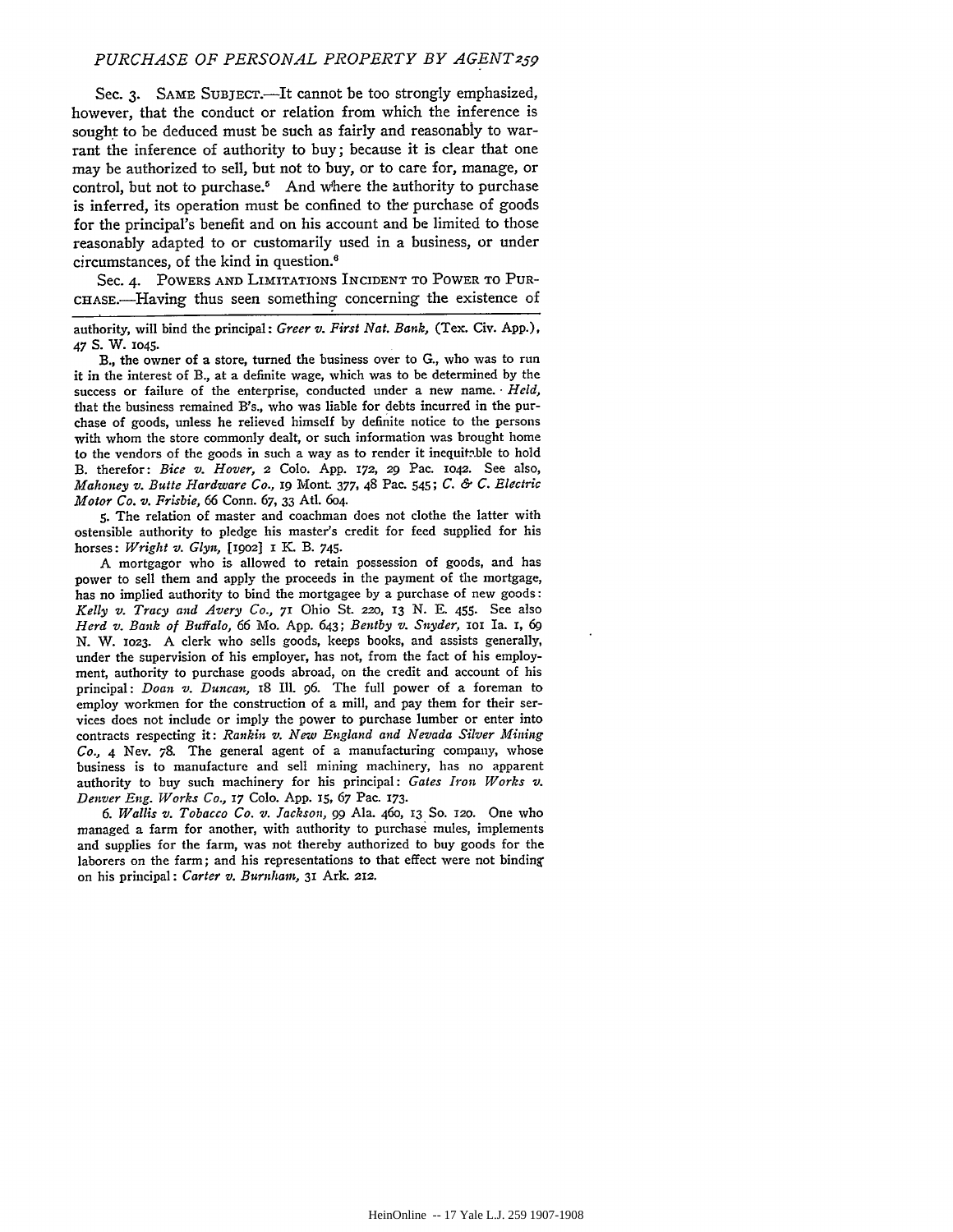the main power, that is, the power to purchase, it is next necessary to determine what powers, if any, are incident to it, whether it be expressly given or arise by implication, and what limitations, if any, attend its exercise.

Sec. **5.** MAY **NOT Buy** ON CREDIT, **WHEN** FURNISHED WITH FUNDS.---An agent authorized to purchase goods for his principal. who has not been held out as having a more general authority, and who is supplied with funds for that purpose, has no implied authority to bind his principal by a purchase on the principal's credit; and in such a case the principal will not be bound **by** a purchase on credit, although the goods come in fact to his use, unless he has knowledge of the fact and does something in ratification of it, or unless it be shown that it is the custom of the trade to buy on the principal's credit.<sup>7</sup> A mere authority to buy does not imply nower to buy on A mere authority to buy does not imply power to buy on

An agent employed to take charge of a farm was authorized to employ, pay, and discharge farm laborers and to purchase goods on credit from cer- tain merchants, not including the plaintiffs, with whom the defendant had personally made arrangements for the sale of such goods as the agent should desire to purchase for farm use. The agent purchased clothing of the plaintiffs for the men employed on the farm on credit of defendant. *Held,* that there was no implied authority to purchase the goods from plaintiffs on defendant's credit: *Eckart v. Roehm,* 43 Minn. **271,** 45 **N.** W. **443.**

Where the course of business between a merchant in the country and a merchant in town is such, that the country merchant transmits to his correspondent in town his produce and such articles as he has to sell, and the merchant in town, in return, supplies him with such merchandise as he deals

*<sup>7.</sup> Stubbing v. Heintz,* i Peake's N. P. Rep. *66; Pearce v. Rogers,* 3 Esp. 214; *Rusby v. Scarlett,* 5 Esp. *76; Boston Iron Co. v. Hale, 8 N.* H. 363; *Komorowski v. Kruindick,* **56** Wis. **23;** *Jacques v. Todd,* 3 Wend. **(N.** Y.) 83; *Saugerties, etc., Co. v. Miller,* 76 **App.** Div. 167, 78 N. Y. Supp. 451; *Brittain v. Westall, 137* N. Car. **30,** 49 **S.** E. 54; *Wheeler v. McGuire, 86* Ala. 398, 5 So. **19o,** 2 L. R. A. 8o8; *Proctor v. Tows,* 115 Ill. 138, 3 N. E. **569;** *Americus Oil Co. v. Gurr,* 114 Ga. 624, 4o **S.** E. 780; *Chapman v. Americus Oil Co., 117* Ga. 88r, 45 S. E. 268; *First Nat. Bank v. Pennington, 75* Tex. **272,** 12 **S.** W. 1114; (in the absence of ratification) *Patton v. Brittain,* **32** N. C. (Io Ired. L.) 8; *Brooks v. Mortimer,* io **App.** Div. 518, *42* N. Y. Supp. *29; Taber v. Cannon,* 8 Metc. (Mass.) 456; *Fraser v. McPherson, <sup>3</sup>* Dessau. (S. C.) **393;** *Parsons v. Armor,* 3 Pet. (U. S.) 413. An agent authorized to draw on his principal for amount of purchases is governed by the same rules that govern agents in whose hands funds are placed: *Parsons v. Armor,* 3 Peters (U. **S.)** 412. In an action for the price of goods sold on the defendant's credit to his agent, in which the defendant contends that the purchase of goods on credit was not within the scope of the agency, evidence is admissible to'show that the agent was always in funds, either from the business itself, which was the subject of the agency, or from the defendant, sufficient to pay cash for all his purchases: *Taft v. Baker,* ioo Mass. 68.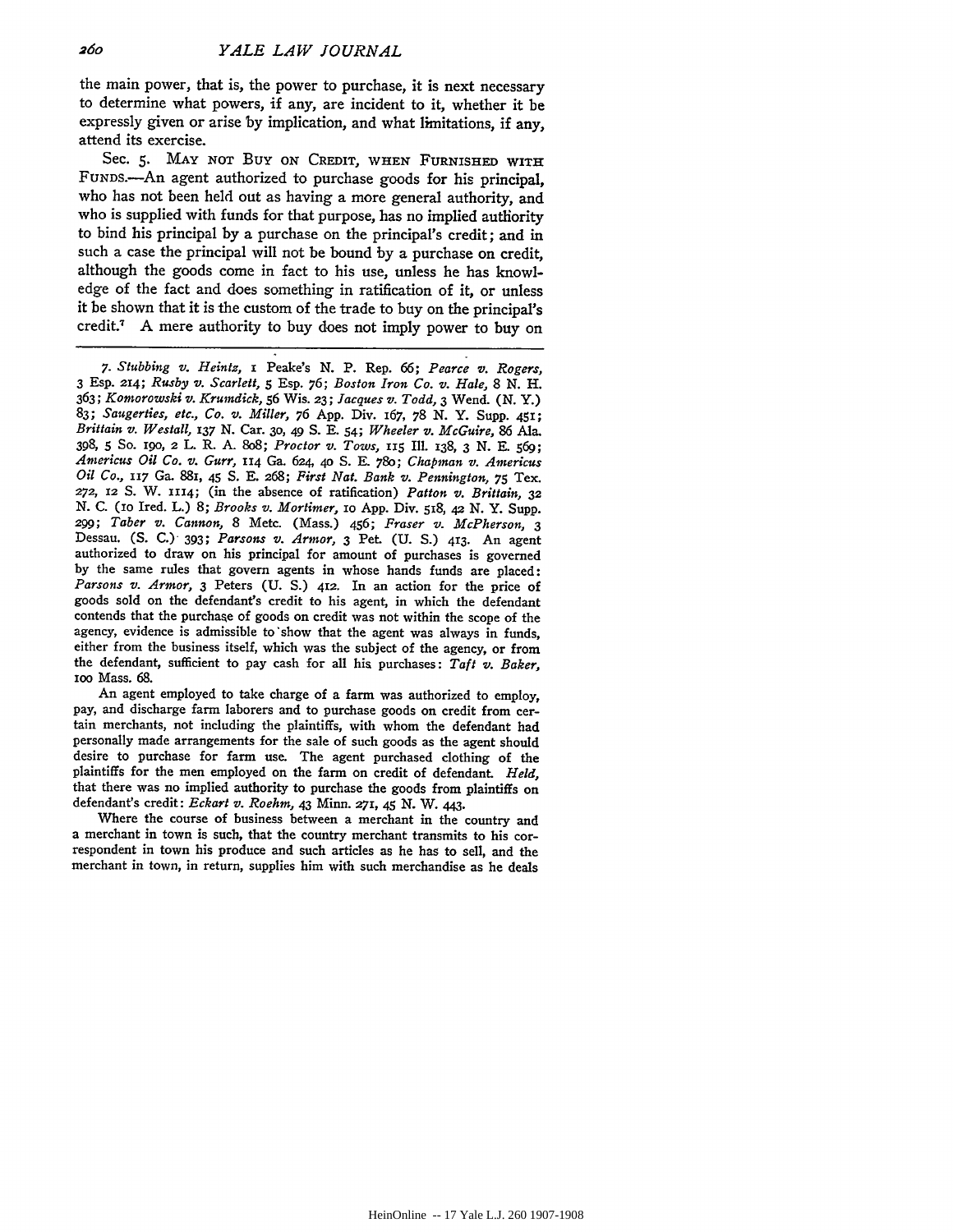credit.8 A *fortiori* is this true where the seller is expressly notified that the agent has no power to buy on credit.<sup>9</sup>

So authority to buy goods and pay for the same with funds furnished by the principal, does not authorize the agent to make advances of the money of his principal, nor to sell and guarantee the payment by the principal of unsettled accounts that have been received in satisfaction of such unauthorized advances.<sup>10</sup>

Sec. 6. SAME SUBJECT.-But where the principal, either expressly or by implication, authorizes a purchase upon his credit, the fact that the agent then had, or was afterwards supplied with funds with which to pay for the goods so purchased, will not relieve the principal from liability if the agent fails to pay." The fact, moreover, that an agent authorized to make purchases is then, or soon after, supplied with funds with which to pay for them, does not necessarily lead to the conclusion that he was forbidden to purchase upon credit; the inference to be drawn is one of fact.<sup>12</sup> And

in, charges it to the merchant in the country, the latter is not liable to the seller for any articles thus procured, although he directs the purchase of an article which he knows the merchant in town does not deal in, and the seller is informed for whom the purchase is made, if the merchant in the country has funds in the hands of the merchant in the city, and has never authorized him to pledge his credit on the purchase of any articles thus ordered, or recognized such act: *Jacques v. Todd,* 3 Wend. (N. Y.) 83.

The fact that a wife knew that materials, purchased by her husband on credit from plaintiff, were used in her house does not amount to a ratification of the husband's acts, where it is shown that the wife furnished the husband with money to pay for all purchases made for her house, and had no knowledge that any were made on credit: *Young v. Swan,* ioo Ia. **323,** *<sup>69</sup>* N. W. *566.*

- *8. Berry v. Barnes,* **23** Ark. **411.**
- *9. American Lead Pencil Co. v. Wolfe,* **30** Fla. 360, i So. 488.
- *io. Bohart v. Oberne,* 36 Kans. 284.

**ii.** The plaintiff sold goods to the defendants through F., their general agent, who was fully authorized to make the purchase. Afterwards, upon the representation of F. to the plaintiffs that it was necessary to send a receipted bill to defendants in order to obtain payment of it, the plaintiff receipted the bill of the goods and delivered it to F. F. presented the bill thus receipted to defendants, who paid the amount to him, they having no knowledge of the circumstances under whch the receipt was given. The money so received by F. was never paid to the plaintiff. *Held,* in an action of *assumpsit,* brought against the defendants for the amount of the bill, that the plaintiff was entitled to recover: *Willard v. Buckinghan,* 36 Conn. 395.

**12.** T. was the owner of a building that needed extensive repairs and employed H., her brother, to procure them to be made, giving him full authority to act according to his own judgment, but directing him not to expend over \$5oo, which sum she soon after placed in his hands. H., without disclosing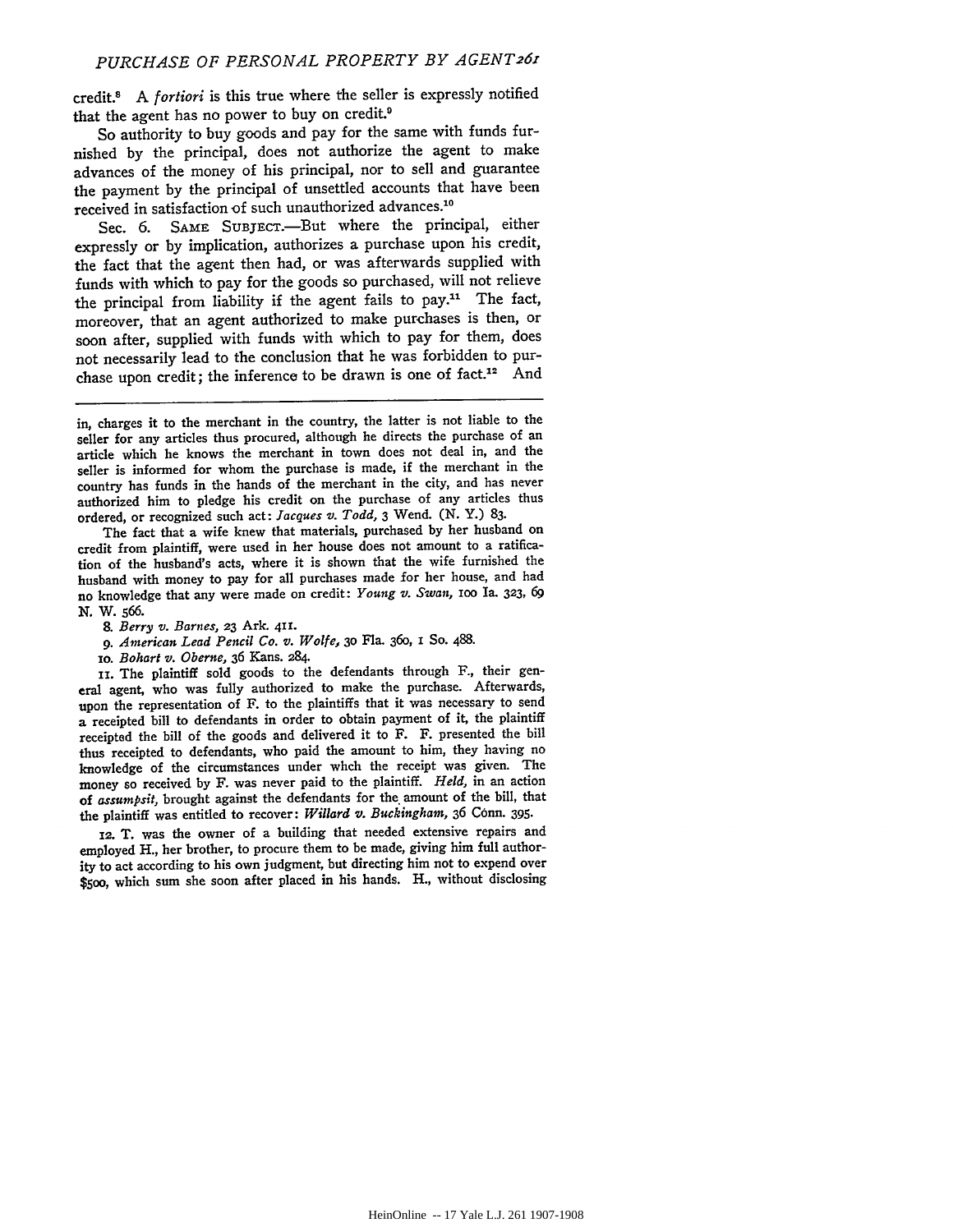where an agent, who has general authority to buy, is instructed not to buy more goods than the funds at his command will enable him to pay for, the principal will, nevertheless, be bound to one who relies upon his apparent authority in ignorance of such instructions." And so where the usual course of business is to buy upon credit, a private direction to the agent not to buy in that way will not save the principal from liability to those who, in good faith, sell in ignorance of the limitation. <sup>14</sup>

Sec. **7.** And even where the agent is supplied with funds and is forbidden to purchase upon the principal's credit, it does not necessarily follow that he is expected to pay at the very instant he receives the property. It may well be that it was fairly within the contemplation of the parties, that he was to pay at the termination of the transaction, or at the end of the day, or when the seller presented himself for payment, and the like; and if the agent should not pay when so expected, the principal might still be liable.<sup>15</sup>

his agency, employed the plaintiffs to furnish materials which they did to the amount of **\$372,** supposing him to be the owner. After they had furnished the materials they learned that T. was the owner and elected to make her their debtor and filed a certificate of lien upon the building. H. had paid out \$35o on other bills, but had paid the plaintiffs nothing. *Held, inter alia,* oai the defendant's appeal, that it did not appear that H., in contracting for the amount of materials furnished by the plaintiffs, was exceeding his authority, since the purchase of materials would ordinarily precede the procuring of labor to use them, and the amount purchased was within the \$5oo. That as every reasonable intendment was to be made to support the judgment, and it appearing that the whole repairs cost ronsiderably over **\$500,** it might be assumed that T., knowing of the progress of the work, and making no objection, had assented to the increased expenditure, and that the finding that H. had auth rity to do what he did might be regarded as a finding of fact. H. was not expressly forbidden to purchase on credit. The prohibition, if it existed, could only be inferred from the fact that T. placed \$5oo in his hands. But the inference was one of fact and not of law: *Paine v. Tillinghast,* 52 Conn. **532.** Compare *Proctor v. Tows,* **I15** Ill. 138, 3 **N. E. 569.**

**13.** *Liddell v. Sahline,* **55** Ark. **627, 17 S.** W. **705;** *Wheeler v. McGuire,* **86** Ala. **398, 5 So.** 19o, 2 L. R. **A. 8o8;** *Pacific Biscuit Co. v. Dugger, 4o* Oreg. **302, 67** Pac. **32.**

The fact that the principal was undisclosed does not alter the rule: *Hubbard v. Tenbrook,* 124 Pa. St. 291, 16 At. 817, **IO** Am. **St.** Rep. **585, 2** L. R. **A.** 823; *Watteau v. Fenwick,* **[1993] I Q.** B. 346; *Steel-Smith Grocery Co. v. Potthast, 1O9* Iowa **413, 80** N. W. **517.** See also *Fees v. Shadel, 2o* Pa. Super. 193.

14. *Watts v. Devor,* i Grant (Pa.) *267.*

**15.** Where an agent is furnished with money to pay for property which he is authorized to purchase, there is no such limitation on his authority to buy on credit, as to require him to pay the instant, or on the same day, for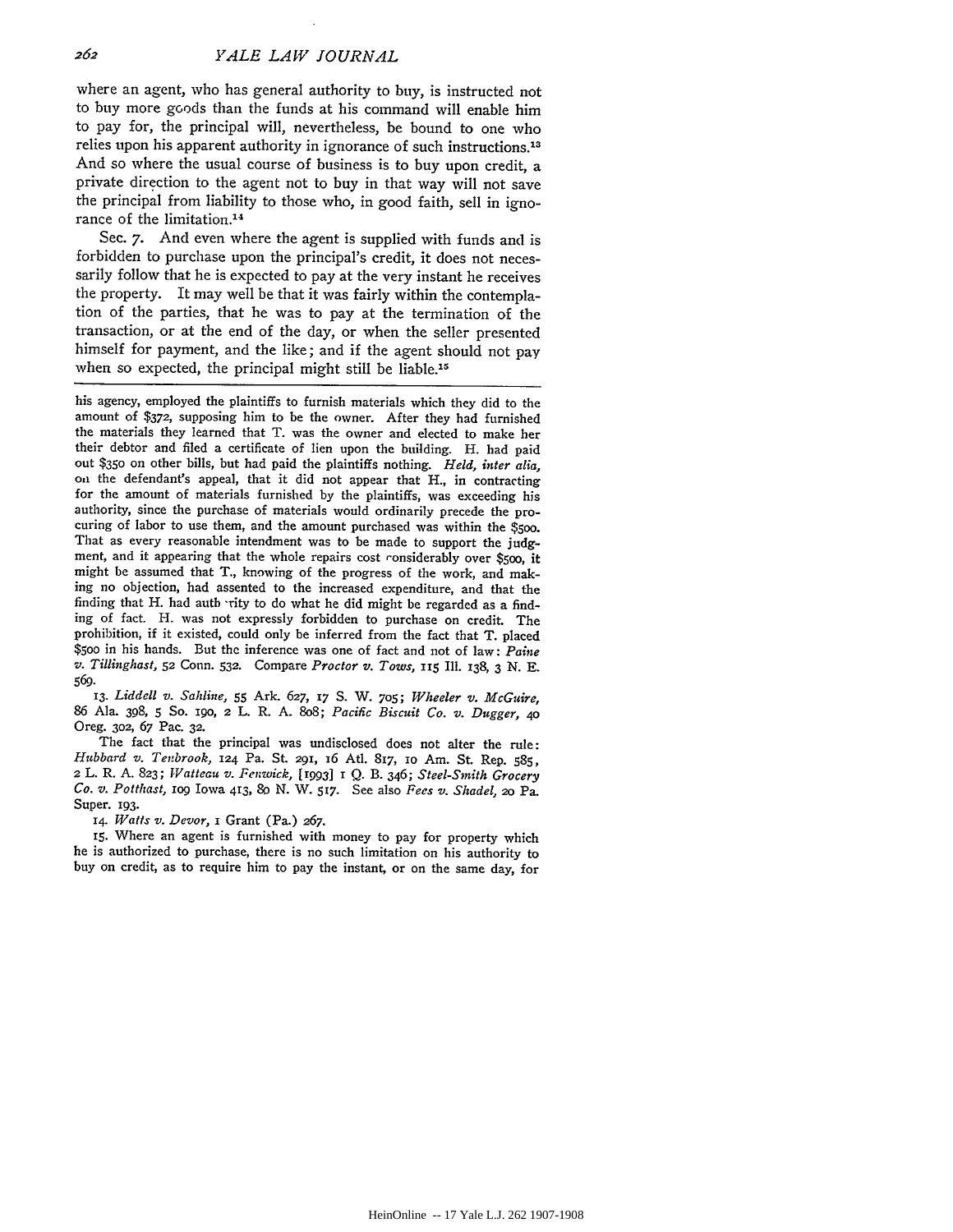Sec. 8. SAME SUBJECT.-Moreover, the seller upon a cash sale, who has delivered the goods upon condition of immediate payment and without waiving his right thereto, may, if payment be not made, recover the goods from the agent or from the principal himself, if they have come into his possession, the principal in such a case not being a *bona fide* purchaser.<sup>16</sup> And so, where the agent supplied with cash wrongfully purchases upon the principal's credit, the principal, though he may not be liable upon the contract, must usually, if he repudiates it, return the goods; and if he does not, or cannot do so, he may be liable in trover or in quasi contract for their value.<sup>17</sup>

Sec. **9.** MAY Buy ON CREDIT WHEN NOT SUPPLIED WITH FUNDS.-An agent, however, who is directed to purchase goods, but is not supplied with the necessary funds, and who is not expected to buy upon his own credit,<sup>18</sup> has ordinarily implied power to purchase such goods on the credit of his principal, for otherwise, he cannot execute his authority.<sup>19</sup> And it has been held that an agent

property which he purchases without any understanding or agreement that credit is to be given therefor: *Adams v. Boies,* 24 Ia. 96. The facts were that Walker (a resident of Muscatine) acted in that place and throughout the adjacent country as the agent of defendants (grain and cattle dealers, residing in Washington, Iowa), in making purchases and shipments of stock for them. Defendants furnished Walker with money to pay for his purchases, and particularly made arrangements with a bank in Muscatine to cash checks drawn upon it by Walker. Walker had acted as the agent of the defendants some eight or ten months, making purchases of stock for them. During that period he had bought hogs of the plaintiff at six different times. When he wished to buy in order to fill up a car he would come in person or send a wagon to plaintiff, get hogs, and then, or very soon afterwards, settle for them. He acted as agent for no other person, and there was no testimony in the case, showing that he bought stock on his own account. The two lots for which this action was brought were sold in the same way that the others had been. On the first of these two lots Walker paid \$125. In three or four days after the delivery of the second lot the plaintiff went to Muscatine and asked Walker for his pay, but did not get it. Shortly after that Walker ran away. *Held,* that defendants were liable.

16. See Mechem on Sales, Sections 554, 555.

**17.** See *Patton v. Brittain, 32* N. Car. (IO Ired. L.) **8.**

18. In *Bank of Indiana v. Bugbee,* 3 Keyes (N. Y.) 461, **I** Abb. App. Dec. **86,** it was said that authority to a broker to buy goods not supplied with funds contemplated that he should buy them on his own credit or with his own funds.

**19.** *Witcher v. Gibson,* **15** Colo. App. 163, 61 Pac. 192. The owner of a pleasure launch, who sent one of the crew to purchase supplies, in some instances not furnishing him with funds to pay for the same, but paying him the money on his rendering an account thereafter, must be held to have intended that the agent should buy on his credit, or that of his vessel, and is liable for supplies so furnished by a dealer, and which were delivered to and used on the vessel, but were not paid for by the agent: *Spear and Tietien Supply Co. v. Van Riper,* **io3** Fed. **689.**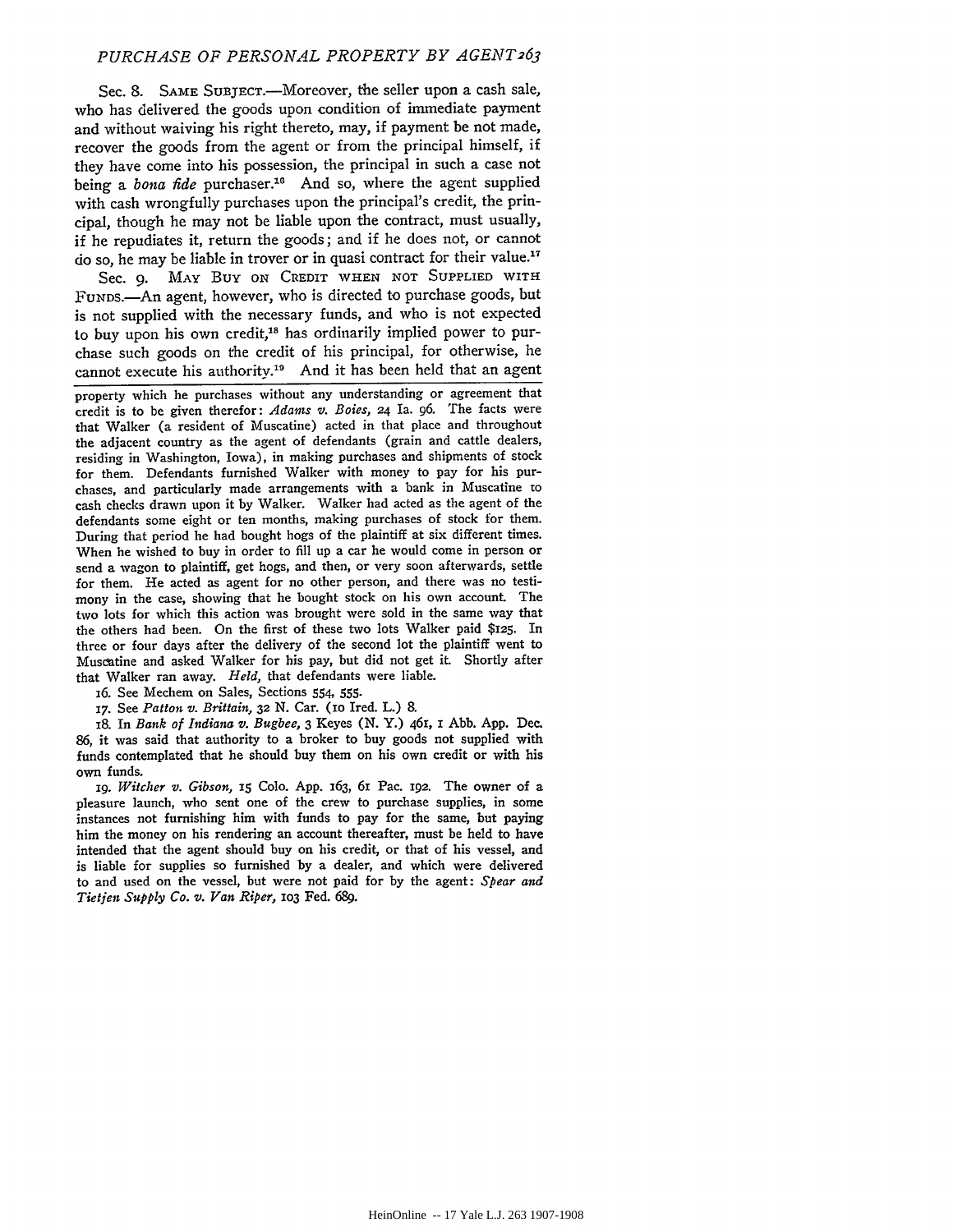who has general authority to buy and sell goods for his principal, may buy on credit or for cash at his discretion.<sup>20</sup>

Sec. 10. HAS POWER TO AGREE UPON PRICE AND TERMS OF PURCHASE.-An agent invested with general authority to purchase goods for his principal has, in the absence of contrary limitations upon his authority, implied power to settle upon the usual incidents of the purchase. 21 Thus, in general, he may select the seller; he

#### 2o. *Ruffin v. Mebane,* 6 Ired. **(N. C.) Eq. 5o7.**

21. An agent authorized to purchase a scale, and to whom the principal refers the seller to make the contract, is impliedly authorized to arrange the details of the contract and may agree to make the necessary excavation, fix the term of credit and stipulate that title shall not pass until the scale is paid for: *Wishard v. McNeill,* **85** Ia. 474, **52 N. V.** 484. Compare *Elder v. Stuart, 85* Ia. *69o,* **52** *N.* W. 66o. An agent authorized to purchase window screens held to have implied power to agree that the window sash should be so arranged that the screens could be properly put in place: *Hogg v. Jackson and Sharp Co.,* (Md.) **26** At]. **869.** An agent with authority to buy logs has authority to agree that the measurement of the logs shall be ascertained **by** a scale to be made in the usual and ordinary way and that they shall be paid for according to that scale: *Watts v. Howard, 7o* Minn. 122, **72 N.** W. 84o. Principals wrote to the seller a letter in the following terms: "R. comes to see you to purchase your cattle in M. County, adjoining our pasture, or any purchase he may make of you on this trip for joint account for us and himself, we have authorized him to do so, and have agreed to make any reasonable advance on delivery of contract at any bank in this city, as an advance on contract, and as to fulfilment of the same." *Held,* that the letter authorized R., in the contract for purchase of the cattle, to stipulate for liquidated damages, in event of its breach **by** the purchasers: *Halff v. O'Connor,* 14 Tex. Civ. App. **191, 37 S.** W. **238.** An agent placed at an elevator to buy and receive grain, and who contracts for future delivery,

A. and B., joint owners of part of a vessel, authorized C., another owner, to purchase their proportion of the outfits of the vessel, but did not furnish him with funds. C. purchased the outfits on a credit of six months, and gave a note therefor, as agent of A. and B., payable in six months: A. and B., not knowing that **C.** had purchased on credit, paid him the amount of the purchase in two months after it was made: **C.** did not pay the note at maturity, and the vendor of the outfits sued **A.** and B. therefor in an action for goods sold and delivered. *Held,* that he was entitled to recover. Wilde, **J.,** said: "The defence is, that the agent was not authorized to make the purchase on a credit. That he was not in terms expressly so authorized is admitted; but he was -authorized to make the purchase, and no funds were advanced to him, to enable him to purchase for cash. This, **by** implication, unquestionably authorized him to make the purchase on the defendant's credit. When an agent is authorized to do an act for his employer, all the means necessary for the accomplishment of the act are impliedly included in the authority, unless the agent be in some particular expressly restricted." *Sprague v. Gillett, 9* Metc. (Mass.) **91.**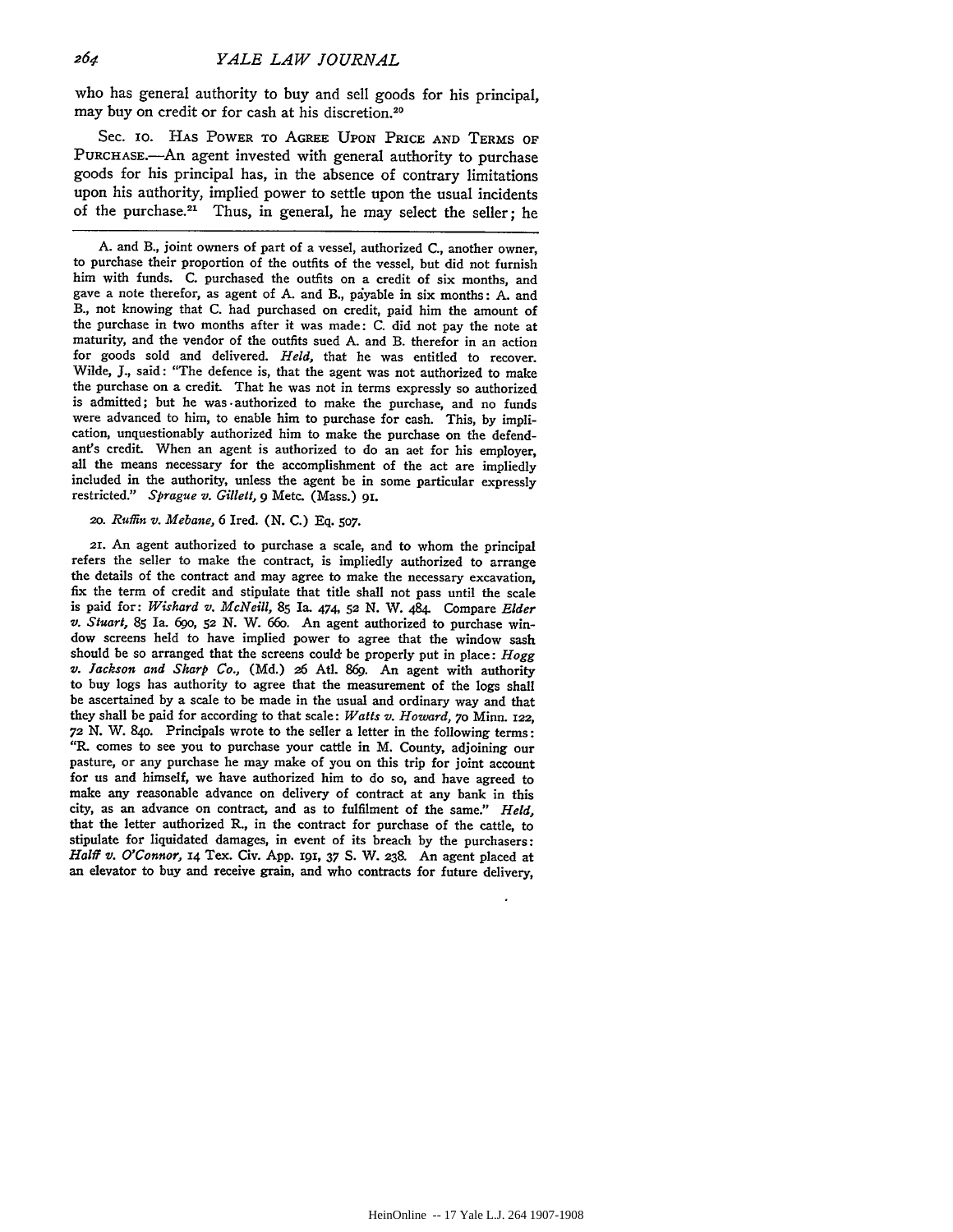may determine upon the particular goods to be supplied; he may agree upon the price and terms of payment **;22** he may determine upon the time and method of delivery **;23** he may acknowledge the receipt of the goods and the amount of indebtedness therefor **;24** and may in general do those things, not inconsistent with his authority, which are proper and usual to do in such cases.<sup>25</sup> When employed in a capacity, or to deal in a market, affected by a particular custom, he is presumptively authorized to comply with such custom in making the purchase.<sup>26</sup>

In this case, however, as in others, limitations may lawfully be imposed upon the agent's authority, which will be binding upon the agent, and upon third persons having knowledge or charged with notice of them.<sup>27</sup>

Sec. II. MAY NOT EXCEED LIMITS AS TO QUANTITY.-It is the duty of an agent, commissioned to buy goods to a certain quantity, to confine his purchase within the limits given.<sup>28</sup> And he has no more implied power to purchase a smaller than a greater quantity.<sup>29</sup> If no limits are fixed, a reasonable discretion may be exercised. An agent, however, having general power to buy would, in many cases, bind his principal in accordance with rules already discussed, even

and attends generally to his principal's business there, has an implied authority to rescind a contract for the delivery of grain: *Middle Division Elevator Co. v. Vandeventer, 8o* Ill. App. 669.

22. *Boulder Invest. Co. v. Fries,* 2 Colo. App. *373,* **31** Pac. 174. But as between the principal and the agent, the principal is not bound, where the agent, in making the contract, has departed materially from the terms authorized. *Ross v. Clark,* **I8 Colo.** 9o, 31 Pac. 497.

**23.** *Owen v. Brockschmidt,* 54 MO, **285.**

*24. Stothard v. Aull,* 7 MO. 318.

**25.** An agent authorized to purchase property is authorized to receive it: *Callahan v. Crow,* 91 Hun, 346, 36 N. Y. Supp. **225;** affirmed **157 N.** Y. 695, **51** N. E. io8g.

**26.** *Van Dusen-Harrington Co. v. Jungeblut,* **75** Minn. **298, 77 N.** W. **970.**

*27. Bryant v. Moore,* 26 Me. 84, 45 Am. Dec. *96.*

*28. Olyphant v. McNair,* 41 Barb. **(N.** Y.) 446; *White v. Cooper,* 3 *Pa.* St. **130.** When a corporation carries on the business of buying and shipping grain through an agent, and the authority of such agent to purchase grain in wagon-load lots is conceded, it is competent to introduce evidence -to show the inspection and purchase of grain **by** such agent, to determine the scope and authority of his agency, and to ascertain whether the purchase of certain grain sued for was within the fair scope of his authority as the agent of such corporation: *Cain v. Wallace,* 46 Kans. 138, 26 Pac. 445.

*29. Olyphant v. McNair,* **41** Barb. **(N.** Y.) 446.

An agent authorized to purchase one-sixteenth of a ship at **\$4o** per ton does not bind his principal **by** purchasing two-sixteenths at \$44 per ton, onesixteenth being on his own account: *Starbird v. Curtis, 43* Me. **352.**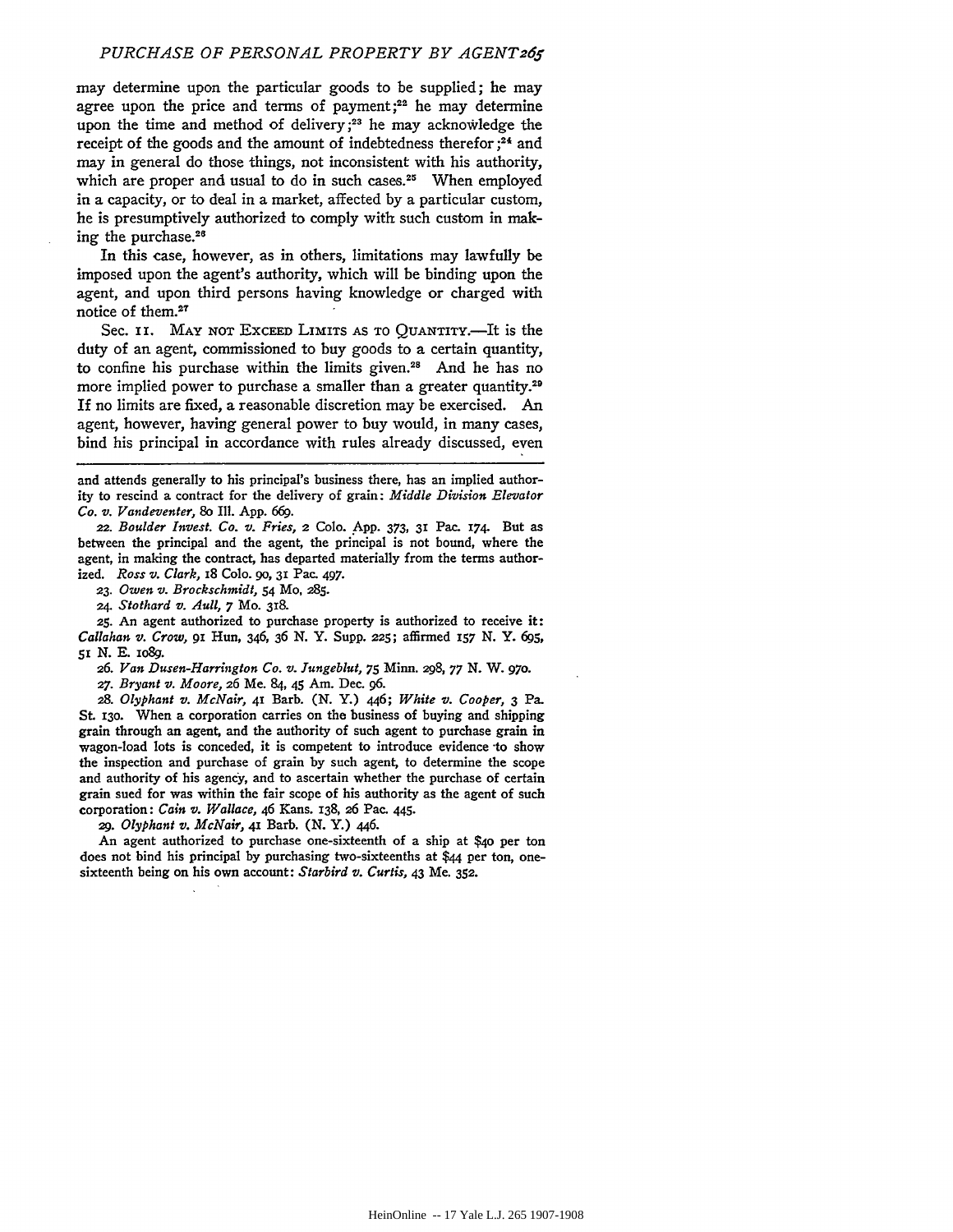although he exceeded the instructions given him or bought more. than his actual authority would justify, if his purchases were within the limits of his apparent powers.30

Sec. 12. MUST OBSERVE LIMITS AS TO QUALITY OR SPECIES. An agent authorized generally to buy chattels without limitation as to kind or quality may undoubtedly exercise a fair and reasonable discretion. But where he is expressly limited to the purchase of a specific thing, he cannot purchase another. And where he is instructed to buy goods only of a given quality or of a certain kind, he must observe the limits fixed. 3'

These rules, however, must be limited as in the preceding section; for it is clear that an agent, having general power to buy, would, in many cases, bind his principal, though he departed from instructions as to quality or species, and an agent, having apparent power to buy according to his own discretion, might often bind his principal, though his actual authority were otherwise.<sup>32</sup>

Sec 13. Musr OBSERVE LIMITS AS TO PRICE.-As stated in the preceding section, an agent authorized to buy without restrictions has implied authority to agree upon the price which shall be paid. This discretion, however, even in such a case, is not an unlimited one and should be regulated by the customary or market price, where there is one, and, at all events, by a fair and reasonable price. The principal may, however, limit the price which the agent is to pay, and while private instructions cannot prevail against apparent authority the seller who has actual knowledge or is charged with notice of the restrictions cannot bind the principal by a contract in violation of them.<sup>33</sup>

31. *Davies v. Lyon,* 36 Minn. 427, 31 N. W. Rep. 688; *White v. Cooper, 3* Pa. St. **13o;** *Hopkins v. Blane,* I Call (Va.) 361; *Killough v. Cleveland,* (Tex. Civ. App.) **33** S. W. 1O4O; *Theile v. Chicago Brick Co., 6o* Ill. App. 559; *Hackett v. Van Frank,* **105** Mo. App. 384, 79 **S.** W. **1013.**

*32. South. Ry. Co. v. Raney,* **117** Ala. **270, 23** So. 29. An agent was authorized to purchase peanuts, but only with the approval of his principal. A contract was made for the purchase of "recleaned peanuts" which the principal approved. The agent allowed the contract to be modified by accepting from seller peanuts bought from other growers. He examined the peanuts purchased and accepted them as in compliance with the terms of the contract The peanuts were not, in fact, of as high a grade as the contract called for. The seller had no knowledge of the limitation of the authority of the agent and there was nothing to put him upon notice. *Held,* that 'the principal was bound: *Nunnely v. Goodwin,* (Tenn. Ch. App.) **39 S.** W. **855-**

**33.** *Burks v. Stam,* **65** Mo. **App.** 455.

**<sup>30.</sup>** *Hermann Saw Mill Co. v. Bailey,* 22 Ky. Law Rep. **552,** 58 S. W. 449. Where, however, the sellers know of the limitation they deal at their peril: *Thrall v. Wilson,* **17** Pa. Super Ct. 376.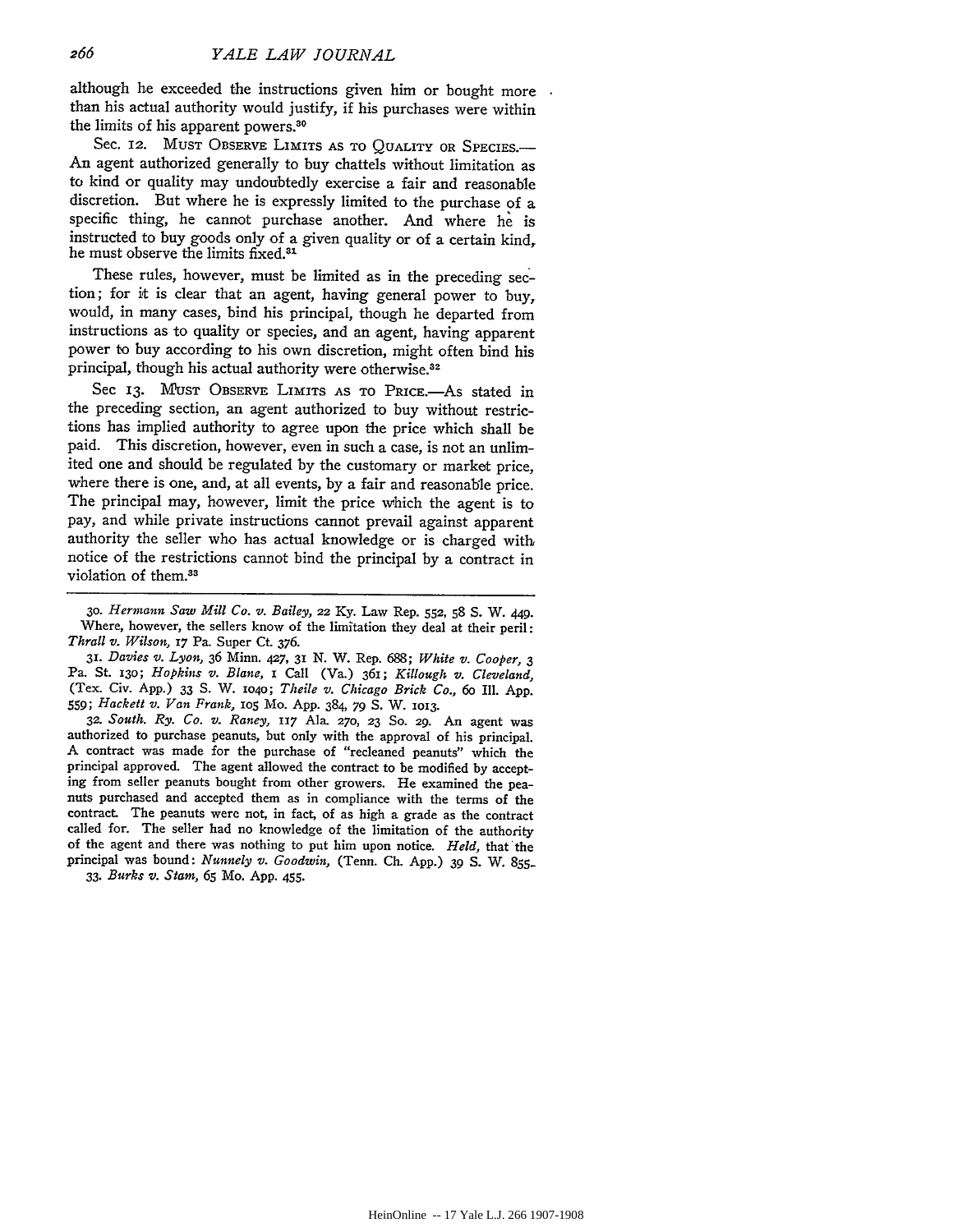Sec. 14. MAY BE RESTRICTED AS TO PERSONS WITH WHOM TO DEAL.—As has been seen above, an agent authorized to buy without restrictions, may buy from any one who has such goods for sale. The principal, however, may lawfully restrict the agent as to the persons with whom he shall deal in the execution of his authority, and where such restrictions are actually or constructively known, the principal cannot be bound by a purchase from other persons than those designated.<sup>34</sup>

Sec. 15. MAY MAKE REPRESENTATIONS AS TO PRINCIPAL'S CREDT.-An agent expressly authorized to purchase goods upon his principal's credit, has implied authority to make the necessary representations as to the solvency and credit of his principal, without which the seller would not sell the goods. $35$  This rule is based upon the principle that the agent has implied power to do those things which are necessary and usual to accomplish the object sought to be attained, and must, in reason, be limited by that necessity. Thus, if the principal's credit is already established, or if the seller does not require a representation, the principal ought not to be bound by the mere voluntary and gratuitous representations of his agent, nor in any event, for excessive or unusual pledges of responsibility.

Sec. 16. MAY NOT BORROW MONEY TO PAY FOR GOODS.-Even though it should be conceded that the agent, not supplied with funds, may buy upon the principal's credit, no authority will be implied to borrow money on the principal's credit with which to pay for-the goods unless such borrowing was authorized by the course of dealing, or was practically indispensable to the execution of the authority.<sup>36</sup>

35. *Hunter v. Hudson River Co., 2o* Barb. (N. Y.) 493; *Morris v. Possner,* **III** Ia. 335, **82 N.** W. 755.

36. *Bickford v. Menier, 107* N. Y. 490, 14 N. E. 438. Authority to buy stock does not justify an inference that the agent may borrow money on the principal's credit to pay for it: *Martin v. Peters, 27* N. Y. Superior (4 Robt.) 434. In *Bank of Indiana v. Bugbee,* 3 Keyes (N. Y.) 461, 1 Abb. N. Y. App. Dec. 86, it was held that an authority to a broker to buy and load upon a vessel a cargo of produce, does not, by implication, and in the absence of any sufficient custom, give to the agent the power to borrow, upon the credit of the principal, the money with which to make the purchase. In *Bryant v. La Banque Du Peuple,* [1893] App. Cas. **17o,** it was held that an agent who

*<sup>34.</sup> Peckham v. Lyon,* 4 McLean, (U. S. C. C.) 45; *Thrall v. Wilson, 17* Pa. Super. 376. A special commission to buy certain property at a certain place, from men named, cannot be construed into an agency to buy at another and different locality, from other people, even if the property was of equal quality and value: *Robinson v. Thompson,* 74 Miss. 847, **21** So. 794-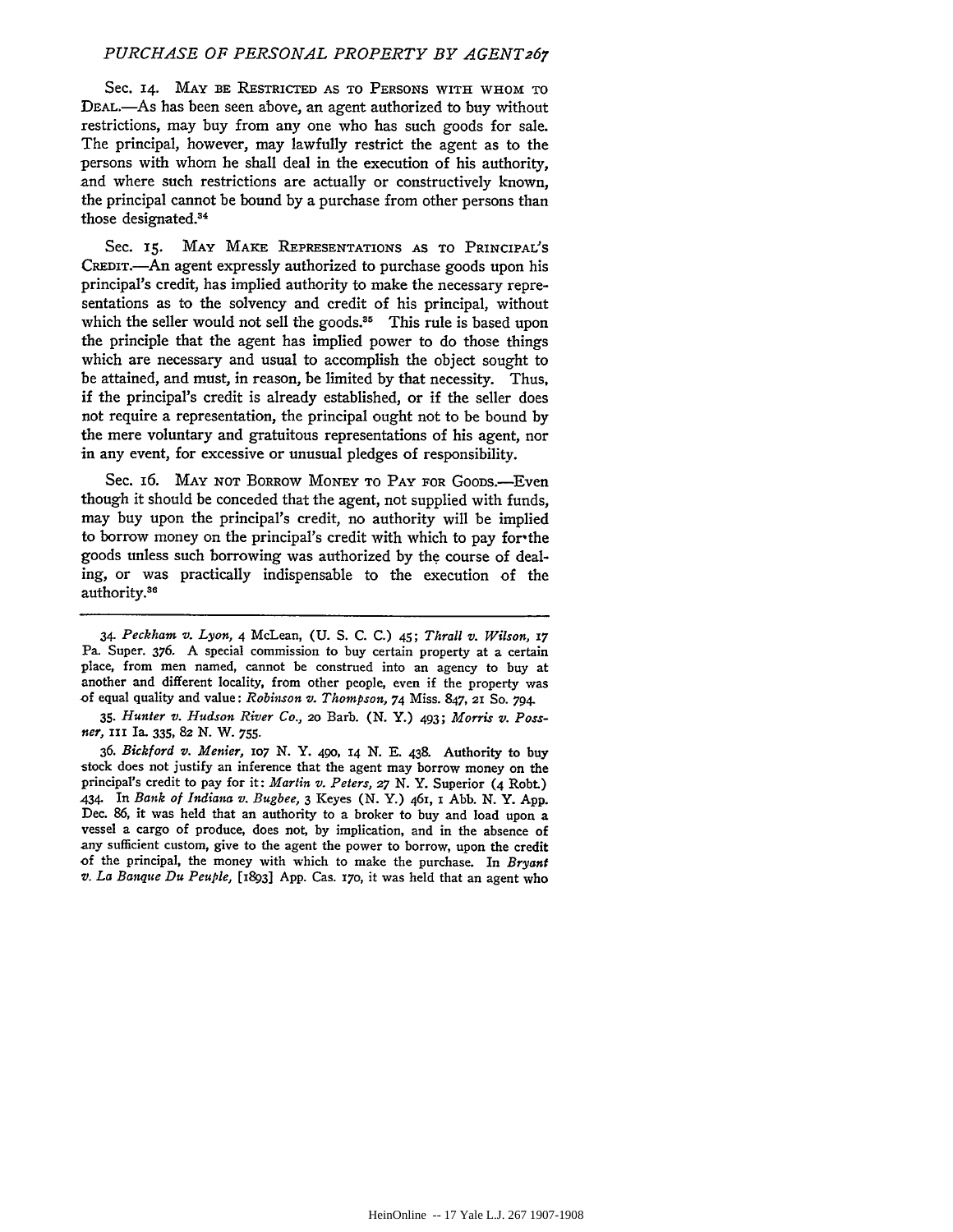## *YALE LAW JOURNAL*

Sec. 17. MAY NOT EXECUTE NEGOTIABLE PAPERS.<sup>-So</sup> authority to bind his principal by a note or bill for the price of the goods bought is not implied from mere authority to purchase. Such an agent, therefore, has no authority to bind his principal by a promissory note or bill of exchange, unless that authority be expressly given, or unless the giving of such note or bill is indispensable to the discharge of the duties to be performed.<sup>37</sup>

was authorized by his power to make contracts of sale and purchase, charter vessels, and employ servants, and as incidental thereto to do certain specified acts, including indorsement of bills and other acts for the purposes therein aforesaid, but not including the borrowing of money, cannot borrow on behalf of his principal or bind him by contract of loan, such acts not being necessary for the declared purposes of the power.

A power of attorney, authorizing an agent in England to purchase goods in connection with the business carried on by his principal in the colonies, and either for cash or on credit, and "where necessary in connection with my business or in connection with any purchases made on my behalf as aforesaid," to make, draw and accept bills of exchange, and to sign the name of the principal to any checks on the London banking account of the principal, does not confer on the agent a general borrowing power: *Jacobs v. Morris,* [i9oi] I Ch. Div. 26r. See also *Weekes v. Hardware Co.,* **23** Tex. Civ. App. *577, 57* S. W. **67.**

But an agent engaged in buying and shipping horses has implied authority to borrow money to purchase grain to feed the horses while awaiting shipment, since the exercise of such authority was necessary to the conduct of the business: *Rider v. Kirk,* 82 Mo. App. i2o.

**37.** An agent employed to buy and sell has no authority to bind his principal by a negotiable note, given for goods bought, unless the giving of such notes be indispensable to carrying on the business in which he is employed. Evidence that one negotiable note, given to one person **by** an agent in behalf of his principal, was paid **by** the principal, under protest, and on receiving satisfactory indemnity from the agent is not sufficient evidence of the authority of the agent to bind the principal **by** a similar note to another person: *Temple v. Pomroy,* 4 Gray (Mass.) 128.

So it seems that an agent who is employed **by** the owners of a whaleship to fit her for sea, and purchase the necessary supplies for her voyage, cannot bind the owners **by** making a negotiable note, or accepting a negotiable bill of exchange, in their names, as agent, in payment for such supplies: *Taber v. Cannon,* **8** Met. (Mass.) 456. **A** *clerk* employed **by** written agreement to "purchase goods and conduct a mercantile house upon the cash system," with a certain sum of money placed in his hands for that purpose, has no authority to bind his principals **by** notes given for goods purchased for the house: *Stoddard v. Mcllvain, 7* Rich. **(S.** Car. L.) **525;** *Perrotin v. Cucullu,* 6 La. **587,** is *contra.*

**An** agent was instructed **by** his principal not to purchase certain wool, but nevertheless purchased and procured plaintiff bank to discount a draft on his principal for the price. The plaintiff had no knowledge of the instruction to the agent not to buy and as evidence of the agent's authority to draw the draft, relied on the fact that once before the agent caused a

268